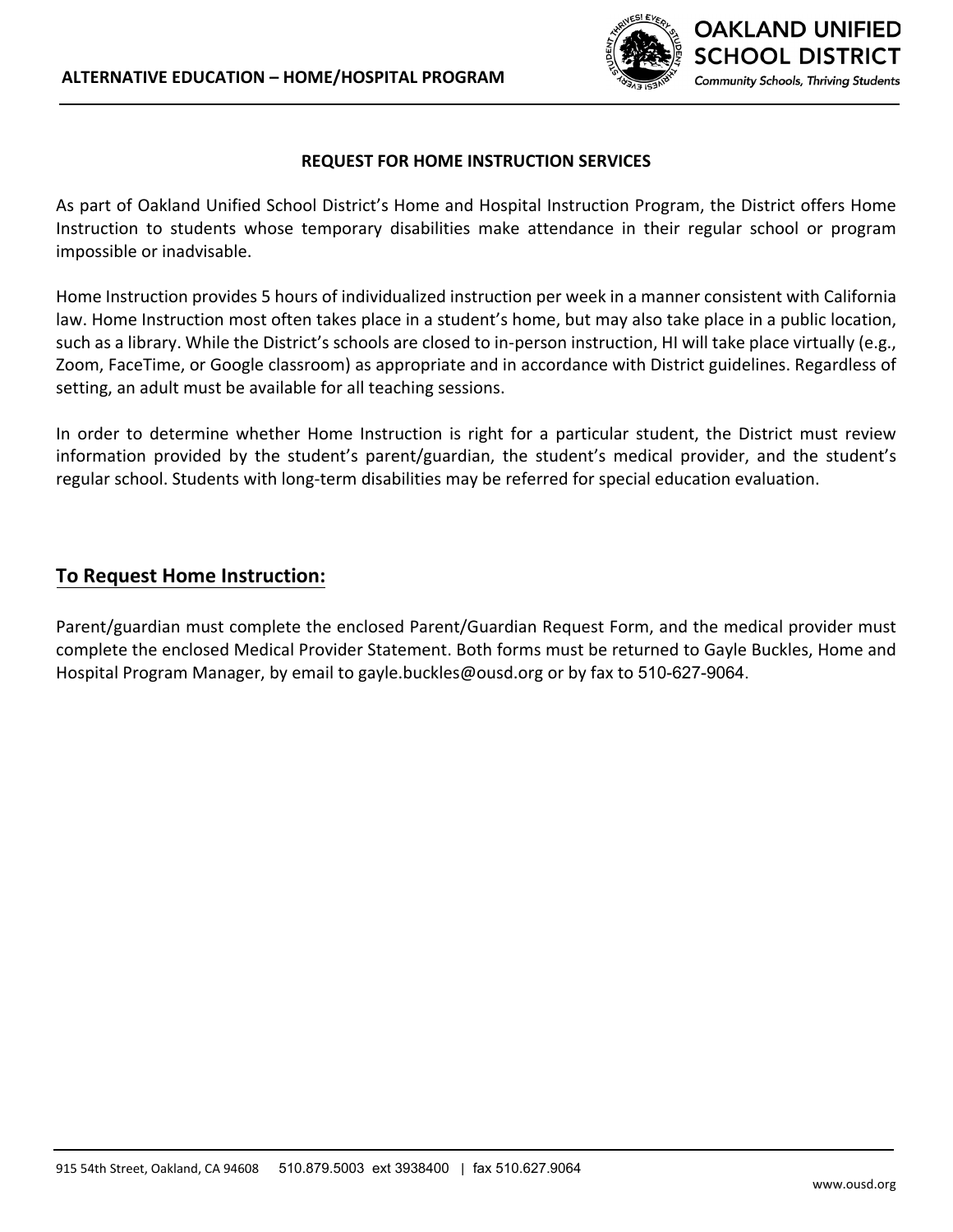

# **Parent/Guardian Request Form**

| Date of Birth _____________        |                                                                                                                 |                                  |  |
|------------------------------------|-----------------------------------------------------------------------------------------------------------------|----------------------------------|--|
|                                    | Student Cell Phone (Collection 2010) 2012 2020 Student Email address 2021 2021 2021 2021 2022 2023 2024 2022 20 |                                  |  |
|                                    |                                                                                                                 |                                  |  |
|                                    |                                                                                                                 |                                  |  |
|                                    |                                                                                                                 |                                  |  |
|                                    |                                                                                                                 |                                  |  |
|                                    |                                                                                                                 |                                  |  |
|                                    | make attendance in their regular school or program impossible or inadvisable):                                  |                                  |  |
| <b>School Information</b>          |                                                                                                                 |                                  |  |
|                                    |                                                                                                                 |                                  |  |
| <b>Academic Programs/Services:</b> | General Education Classes<br>Special Education/IEP                                                              | <b>AP Classes</b><br>Section 504 |  |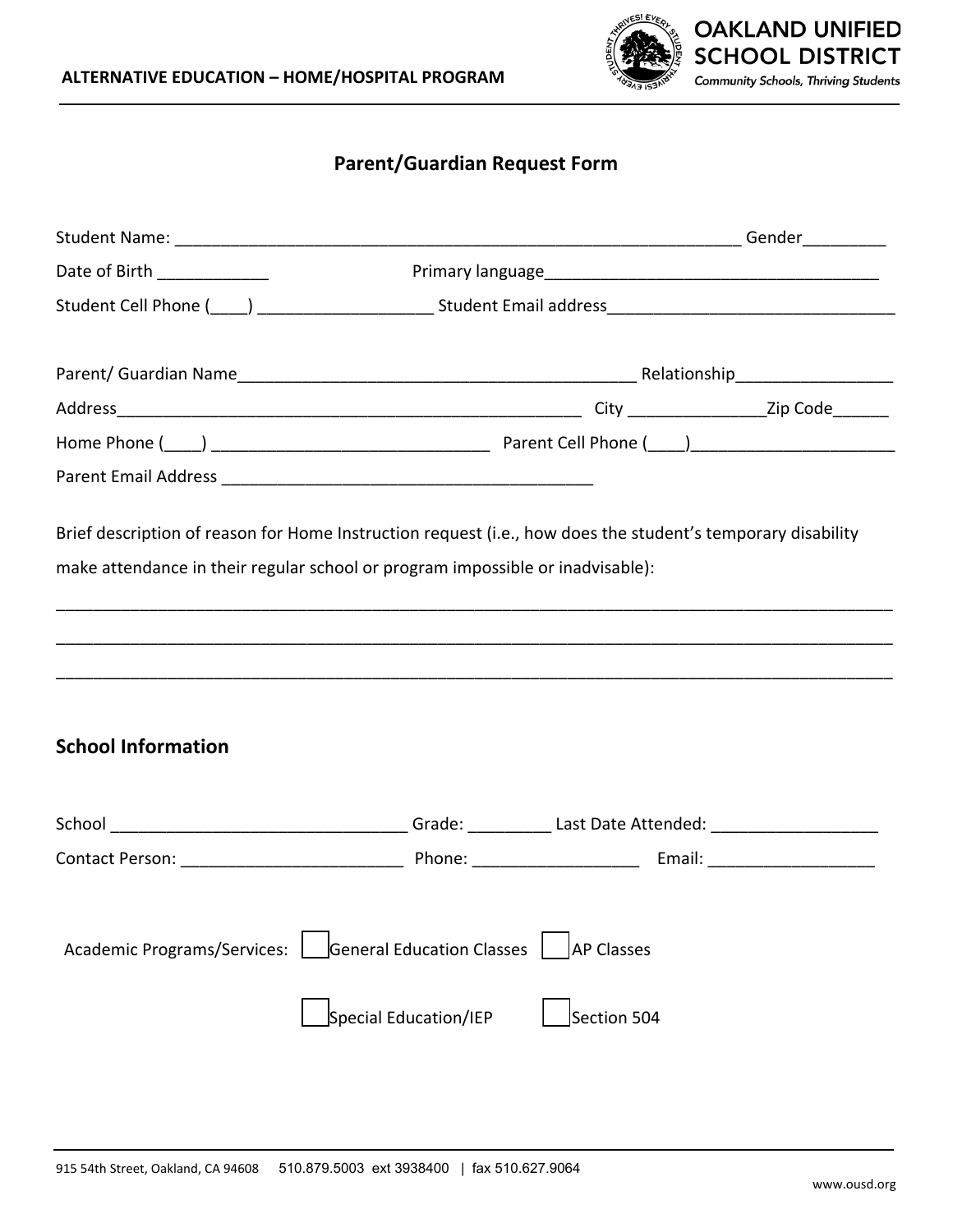

## **Parent/Guardian Consents/Agreements**

### **Check the following:**

| years or older) is in the home<br>reason<br>provider:                                                                                                                                                                                                     | I will ensure that my child has a quiet and appropriate place for instruction<br>I will ensure that my child is ready for instruction, as arranged with the teacher | For each teaching session, I will be present in the home or ensure that a designated, responsible adult (18<br>I will notify the home teacher at least (2) two hours in advance if my child is unable to receive HI for any<br>I agree that, from today's date through one year from today's date, the Oakland Unified School District may<br>obtain, disclose, and/or exchange the following confidential information with the following medical |
|-----------------------------------------------------------------------------------------------------------------------------------------------------------------------------------------------------------------------------------------------------------|---------------------------------------------------------------------------------------------------------------------------------------------------------------------|---------------------------------------------------------------------------------------------------------------------------------------------------------------------------------------------------------------------------------------------------------------------------------------------------------------------------------------------------------------------------------------------------------------------------------------------------|
| <b>Medical Provider</b><br>Name: when the contract of the contract of the contract of the contract of the contract of the contract of the contract of the contract of the contract of the contract of the contract of the contract of the contract of the |                                                                                                                                                                     |                                                                                                                                                                                                                                                                                                                                                                                                                                                   |
|                                                                                                                                                                                                                                                           |                                                                                                                                                                     | Phone/Email: Phone/Email:                                                                                                                                                                                                                                                                                                                                                                                                                         |
| <b>Type of Records</b>                                                                                                                                                                                                                                    |                                                                                                                                                                     |                                                                                                                                                                                                                                                                                                                                                                                                                                                   |
| <b>Medical Records</b>                                                                                                                                                                                                                                    | <b>Educational Records</b>                                                                                                                                          | <b>Medication information</b>                                                                                                                                                                                                                                                                                                                                                                                                                     |
| Mental Health information                                                                                                                                                                                                                                 | Physician Orders                                                                                                                                                    | <b>Psychiatric Information</b>                                                                                                                                                                                                                                                                                                                                                                                                                    |
| <b>Immunization Records</b>                                                                                                                                                                                                                               | Drug/Alcohol Information Other                                                                                                                                      |                                                                                                                                                                                                                                                                                                                                                                                                                                                   |

By signing below, you indicate your understanding that California law prohibits OUSD from making further disclosure of your child's health information unless OUSD obtains another authorization form from you or unless such disclosure is specifically required or permitted by law. You understand that you may revoke this consent at any time by providing a written revocation, signed by you or on my behalf, and delivered to the health care agencies/persons listed above. You understand that your revocation will be effective upon receipt, but will not be effective the extent that the Requestor or others have acted in reliance to this Authorization.

| Parent / Guardian Signature | Relationship | Date |  |
|-----------------------------|--------------|------|--|